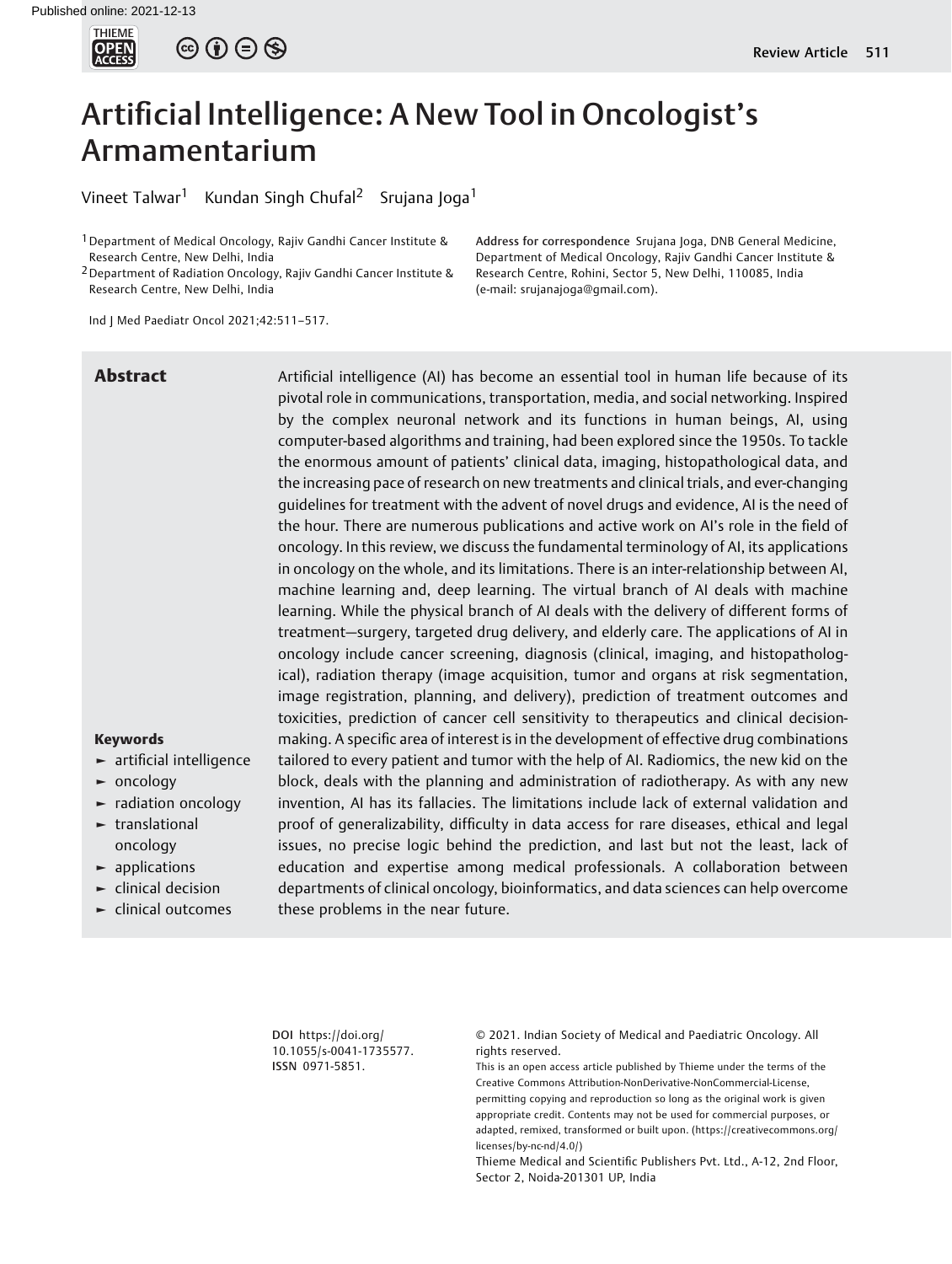# Introduction

Intelligence is a unique characteristic of humans that differentiates them from other species. Inspired by the complex neuronal network and its functions in human beings, the seeds of artificial intelligence (AI) were sown in the 1950s. The term AI was first coined by John McCarthy in 1956. He described it as the making of intelligent machines by combining two different fields—science and engineering. Later, it expanded to a complex interaction between various other fields such as robotics, natural language processing, and machine learning.

# Fundamentals of artificial intelligence

Artificial Intelligence (AI) requires human intelligence and is performed by a computer. An algorithmic model is developed by humans (programmers)—a code instructing the computer step by step for necessary acting, reasoning, and learning.

Machine learning (ML) is an algorithm that can learn from data and act according to this knowledge without extensive prior programming. Here, a specific task can be performed based on particular patterns and inferences. It does not need any clear instructions or any programs. Based on "training data," a mathematical model is created and the computer can learn to make predictions. The ML model performs better with exposure to more data over time. The three main types of ML algorithms are:

- (i) Unsupervised ML: It depends on finding patterns. Unlabeled data are given as an input, following which the system looks for patterns and classifies the data according to the identified patterns.
- (ii) Supervised ML: It predicts algorithms based on past learning. Labeled data are already given as input; hence, the system categorizes various new given inputs based on what has been learned with old labeled data. One of the most commonly used forms of supervised learning is deep learning.
- (iii) Reinforcement ML: It uses a system of reward and punishment for algorithmic training.

Deep learning (DL) is a subdivision of machine learning methods created on artificial neural networks. This model is built based on how a huge data/information is processed by the human brain. A well-designed and trained DL model can predict and perform classification tasks with more accuracy, which exceeds human expertise at times. In the field of medicine, AI can be divided into two branches: virtual and physical.<sup>1</sup>

Virtual branch of AI: It is primarily based on ML, where mathematical algorithms help improve experience-based learning. The applications of virtual AI in medicine include electronic health record (EHR) systems and neural networkbased guidance in treatment decisions.

Physical branch of AI: It is the use of machines (robots) in physical form (macroscopic or microscopic) for assistance in performing daily tasks, surgeries, or delivery of chemotherapeutic drugs to a specific site.

- (1) Carebots: These are advanced and sophisticated robots. They are used to assist surgeons during operation, as intelligent prostheses for handicapped people, and care of the elderly.
- (2) Nanobots: They refer to miniature devices (size  $= 0.1 10 \mu m$ ) in the form of switches, motors, shuttles, or cars carrying a particular drug or molecule. One such example is the targeted drug delivery using nanoliposomes by overcoming the permeation and diffusion barriers of the conventional therapeutic agents.

# Applications of AI in oncology

AI has been and is being explored in various fields of oncology related to histopathology, imaging, radiation oncology, medical oncology, translational oncology, and clinical decision-making as depicted in  $\blacktriangleright$  Fig. 1.

#### Cancer Screening

AI has found its vital place in the screening of cancers. Several convolutional neural network (CNN) models from the 2017 Kaggle Data Science Bowl demonstrated 80 to 95% accuracy for lung cancer screening by evaluation of suspicious nodules in thoracic computed tomography  $(CT)$  films.<sup>2</sup> In the same year, the digital mammography (DM) DREAM challenge by IBM, tested whether AI algorithms could be equal to or supplement the radiologists in interpreting mammograms. AI-based algorithms have reviewed 640,000 digital mammograms with 81% and 80% specificity and sensitivity, respectively.<sup>3</sup> Scott et al. assessed the performance of AI in predicting breast cancer from a large dataset of mammograms from both the USA and UK. $4$  The false-positive and false-negative rates reduced by 5.7%, 1.2% (USA, UK) and 9.4%, 2.7%, respectively. An independent study was done comparing AI algorithms and the radiologist's interpretation of screening mammograms for detecting breast cancer. The AI surpassed all human readers (six radiologists): the area under the receiver operating characteristic curve (AUROC) for the AI system was greater by an absolute margin of 11.5% than that for an average radiologist.

#### Cancer Diagnosis

Within the field of diagnostics, AI is gaining a pivotal role in accurate and speedy results.

### Clinical Images

The CNN-trained algorithm using 130,000 skin images classified malignant lesions with higher sensitivity and specificity as compared with 21 dermatologists.<sup>5</sup> A 94% sensitivity in polyp detection using colonoscopy images from 1,290 patients was observed with CNN.<sup>6</sup>

#### Radiographic Imaging

A study using a DL-based AI algorithm for the prediction of disease based on electronic health records (EHRs) of patient's clinical history, laboratory investigations, and imaging findings has been successful in this arena. In this, a novel framework called "deep patient" was developed based on a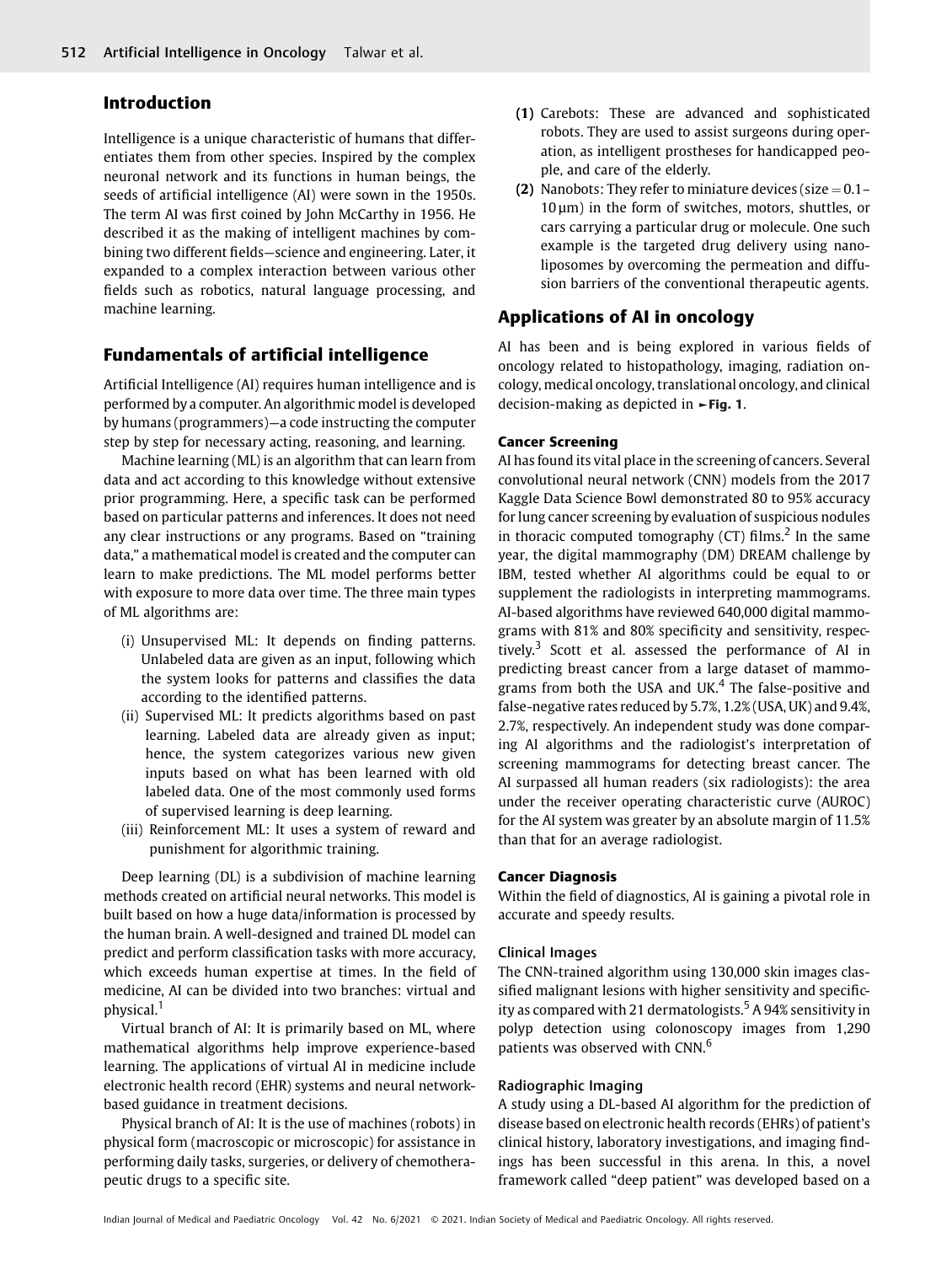

Fig. 1 Applications of artificial intelligence (AI) in oncology.

large dataset of patients' EHRs. Different patient sets with common patterns in the given data were identified. The new data were entered later and tested for its accuracy in predicting novel diseases in the next 1 year. It predicted the development of a variety of diseases including cancers of the prostate, rectum, and liver with  $93\%$  accuracy.<sup>7</sup> Another CNN-based model showed  $>85%$  accuracy in identifying extranodal extension (ENE) in head and neck cancers on diagnostic, contrast-enhanced CT scans.<sup>8</sup>

The CNNs have been able to predict both IDH mutation and MGMT methylation status with 85% to 95% and 83% accuracy, respectively, based on raw imaging data alone.<sup>9,10</sup> A CNN model successfully predicted the complete response to neoadjuvant chemoradiation with 80% accuracy in locally advanced rectal cancer.<sup>11</sup> Additionally, a radiomics signature using extracted features from CT data and an ML algorithm were able to predict underlying CD8 cell tumor infiltration and, remarkably, response to immunotherapy for a variety of advanced cancer patients in phase 1 trials treated with anti-PD-1 or anti-PD-L1 monotherapy.<sup>12</sup>

#### Digital Pathology

The diagnostic rates of lymph node metastasis in resected specimens of carcinoma breast using DL CNN algorithms were found to be the same as those observed in a group of pathologists.<sup>13</sup> Similarly, in adenocarcinoma of the prostate, a 75% rate of agreement of Gleason grading was seen

between the DL algorithm and pathologists.<sup>14</sup> A trained CNN was developed to predict six genetic mutations (STK11, EGFR, FAT1, SETBP1, KRAS, and TP53) from lung cancer biopsies. This paved the way for predicting a genotype or mutation based on histopathologic architectural patterns.<sup>15</sup> These methods will be cost-effective as compared with tests for direct mutational analysis.

### Radiation Therapy

AI has been proposed for image acquisition, tumor segmentation, image registration, radiation planning, and radiation delivery—the steps during treatment workflow in radiotherapy.

#### Image Acquisition

CT scan is the basic imaging for getting electronic density values. It helps in the planning of radiation therapy using algorithms for the calculation of doses. However, MRI is advantageous for better soft tissue delineation and acquisition of multi-planar images. There has been continuous research in the development of methods to generate a CT scan using MRI data—a synthetic CT scan (sCT). Of these methods, deep embedding CNN has shown promising results in terms of efficiency, time consumption, high-quality image resolution, and fewer artifacts.<sup>16</sup> Algorithms for creating sCT from primary MRI images and for generation of radiation plan have been used in MRI only for prostate radiotherapy.<sup>17</sup>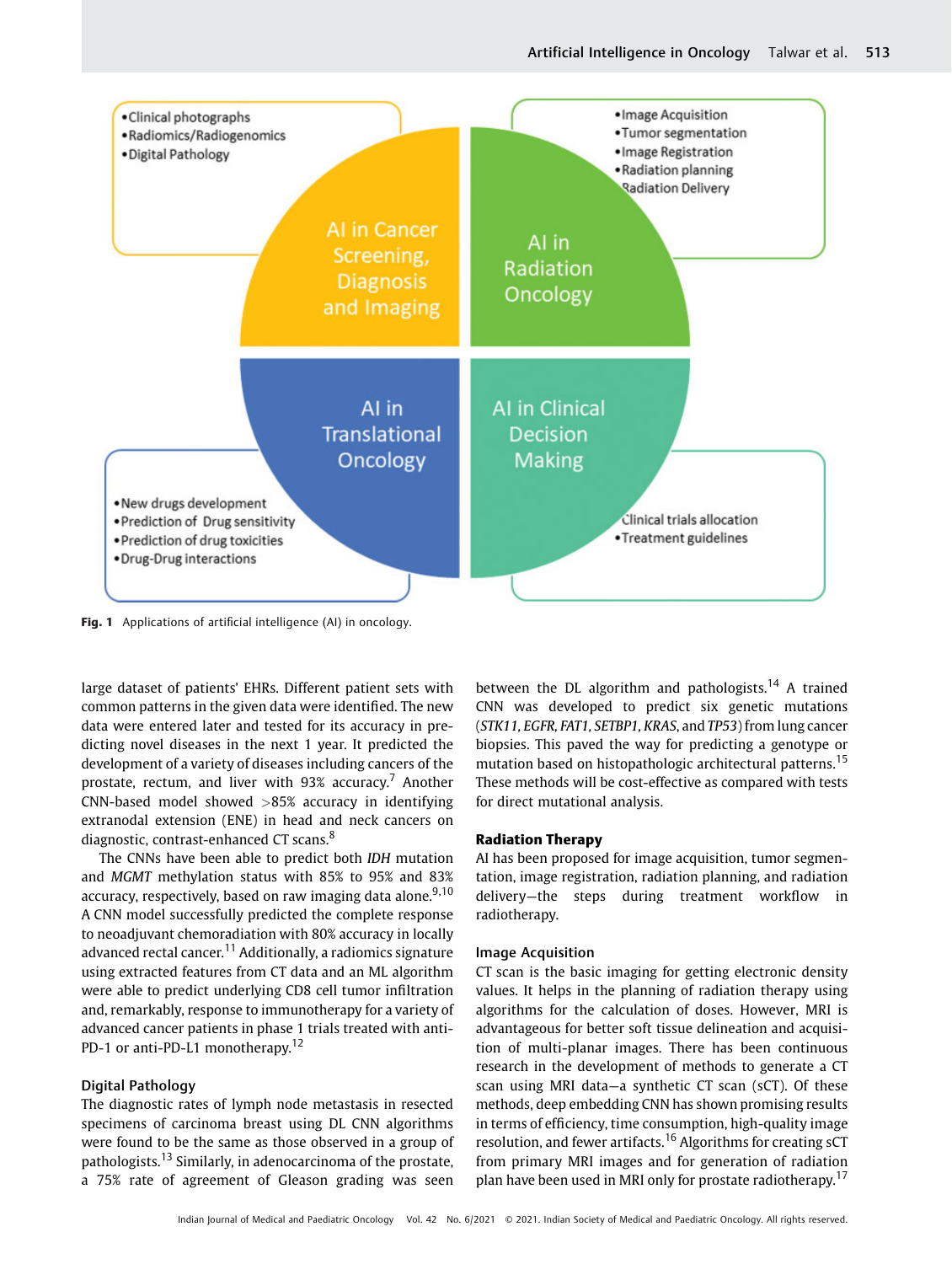#### Segmentation of Tumors and Organs at Risk

Manual contouring of organs at risk (OAR) and the volume of the target is a time-consuming task with huge interobserver variability.<sup>18</sup> To overcome this hurdle, automatic contouring software using knowledge-based algorithms (atlas, machine learning, models based on statistical shape and appearance); region-based (adaptive thresholding, graph cuts, and contouring by watershed); or a combination of the knowledge and region-based have been used.<sup>19</sup> In a recent study by Lustberg, $^{20}$  the deep learning contouring outperformed the atlas-based contouring for the lungs and spinal cord. With deep learning methods, 79% of the median time was saved in comparison to manual methods. Men et al.<sup>21</sup> hypothesized a new deep dilated CNN-based method for target auto-segmentation and volume delineation of OAR. It took on an average 45 seconds for one patient for segmentation of all clinical target volume (CTV) and OAR which is far less time than that taken for drawing the structures conventionally.

#### Image Registration

For image registration (to align an image to the reference image), mathematically applied transformations are used. The two traditional registration methods used in radiotherapy are the intensity-based method and the rigid method. In their review on newer techniques of image registration, Viergever et al<sup>22</sup> found the deep learning process for registration of the images to be easier and user-friendly. This has been substantiated by studies done later by Yang et al. $^{23}$  and Miao et al.<sup>24</sup> using DL- and CNN-based methods, respectively.

# Radiation Planning

The planning process for radiotherapy using AI algorithms was pioneered by McIntosh et al.<sup>25</sup> They used a voxel-based method for predicting the dose and dose-mimicking method in planning radiation for head and neck cancers. The advantage of this adaptive radiotherapy planning process is not limited to saving time but also includes dose adjustments related to age, sex, race, and genetic makeup. $26$ 

PORTOS is the first clinical radiogenomics assay that uses predictive biomarkers to determine the tumor sensitivity to radiation.<sup>27</sup>

#### Radiation Delivery

The recent advances in radiotherapy such as IGRT and IMRT focus more on image-guided delivery of radiation and less on the patient's position. Positional deviation leads to dose variation and hence compromises the efficacy of the treatment. Ogunmolu et al.<sup>28,29</sup> developed a soft-robot actuator for head and neck radiotherapy without using a mask to monitor intra- and interfraction movements during radiation. It showed promising results in controlling the movement of the head to within the nearest 2 mm (millimeter) as compared with the trajectory of reference. Park et al.<sup>30</sup> have used the data of breathing patterns for intra- and interfraction fuzzy deep learning (FDL) to decrease tumor-tracking time and adjust radiation doses in lung cancer patients according to breathing movements.

#### Treatment Outcomes

In 2003, an ANN analysis was done on 125 nonsmall cell lung cancer patients to predict their 5-year survival rates based on the immunohistochemical and clinicopathological variables.<sup>31</sup> The ANN-based prediction model was superior to logistic regression analysis in estimating the 5-year NSCLC survival rates (87% vs. 78%). In-silico analysis using clinical and dosimetric data was also done to predict the genitourinary and lower gastrointestinal toxicity resulting from radiotherapy to prostate,  $32-34$  hepatobiliary toxicity after liver irradiation,<sup>35</sup> and rectal toxicity in cervical cancer patients receiving radiation therapy.<sup>36</sup>

# Translational Oncology

The utility of DL neural networks has extended even to the field of translational oncology. With advancements in biotechnology and biochemistry, there is huge information on protein structure, and protein–protein and drug-protein interactions. The structure of a protein can be predicted.<sup>37</sup> To speed up the drug development process, CNN and ML methods were used to predict the side effects of various drug combinations.<sup>38</sup> It saves time and financial resources by halting the drug development process due to serious toxicities. The cells can be characterized according to different mitotic stages <sup>39</sup> based on microscopy images. The progenitor cell lineage in the future can be delineated based on their microscopic images.<sup>40</sup> Deep learning artificial neural networks (DL ANNs) have been trained to predict the chances of failure of around 200 drugs based on transcriptomic response signatures. $41$  By combining both genomic and chemical characteristics, AI can predict the sensitivity of tumor cells to therapeutics.<sup>42</sup> The role of AI has been extended even to immunologicals by predicting the peptide major histocompatibility complex (MHC) binding of the immunological drugs using CNNs.<sup>43</sup>

### Role of AI in Clinical Decision-Making

With the enormous amount of ongoing research in oncology that includes clinical trials, new drug development, and the discovery of predictive biomarkers, there is a splendid opportunity for AI to assist in data synthesis and guide us in making and taking decisions for cancer patients. More commercial applications are being developed that utilize DL and natural language processing to utilize this huge data from bench-side to bed-side. $44$ International business machines (IBM) in collaboration with Watson for Oncology (WFO) used AI for linking the patient data to national treatment guidelines. The WFO demonstrated high concordance rates of the multi-disciplinary team recommendations with that of AI in breast cancer patients.45,46 However, the same IBM Watson cognitive computing system failed in taking the right decisions related to cancer treatment. After a huge expenditure of \$62 million, the joint venture of IBM and University of Texas MD Anderson Cancer Center for the development of an advanced Oncology Expert Advisor had to be called off! Retrospection showed training with a small dataset as a cause for this failure.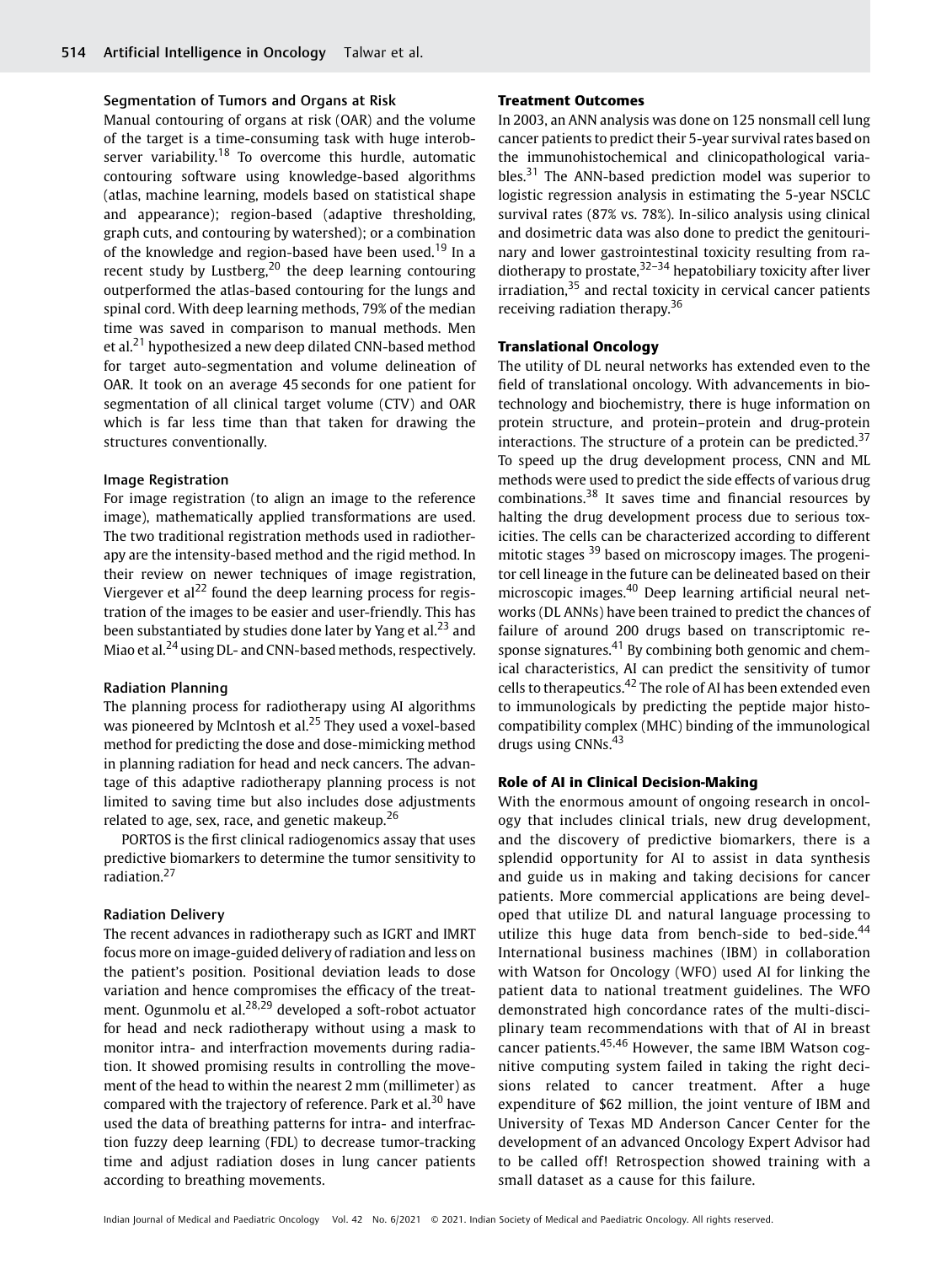#### Role of AI in Hemato-Oncology

Several CNN-based models have distinguished between different white blood cells on peripheral smear with more than 95% AUROC scores.<sup>47</sup> Similar work is underway for the interpretation of bone marrow specimens. In patients with lymphoma, automated analysis for bone marrow involvement has been successful.<sup>48</sup> The risk stratification for advanced Hodgkin lymphoma based on PET-CT images was also tried with encouraging results.<sup>49</sup>

In malignant hematology, there are myriad clinical and laboratory-based prognostic scores for each cancer. However, there is a significant variation on a case-to-case basis. AI can deal with this complex data and help in personalized therapy. Upfront AML/MDS risk stratification can be improvised with the help of AI.<sup>50</sup> One of the most important poor prognostic factors after treatment completion in hematological malignancies is the detectable minimal residual disease (MRD). AI matched the human-level performance in MRD detection using flow cytometry in patients with acute myeloid leukemia.<sup>51</sup> A retrospective data analysis by Sasaki et al in CML-treated patients showed a longer survival rate for ML-informed treatments. Algorithm-based models in MDS predicted the response to hypomethylating agents.<sup>52</sup>

# Role of AI in Resource-Limited Settings

In developing countries such as India, there is a huge disparity between the numbers of patients and the numbers of health workers. A SWOT (Strengths, Weakness, Opportunities, Threat) analysis for this cutting-edge technology in developing countries is as follows:

Strengths: Availability of large amounts of data, emerging young population with a lot of talent and interest in this new technology, eco-friendly.

Weakness: High cost, lack of trained personnel, lack of standardization of data collection, storage and processing, data privacy, data security, digital divide (lack of access to high-speed broadband networks in rural areas).

Opportunities: Public–private partnerships, national and international collaborations, Government funding (NITI– National Institution of Transforming India, DBT–Department of Biotechnology) for the development of AI in health care settings.

Threats: Loss of technological and health care workers' employment, legal and ethical issues.

# Limitations of AI

This groundbreaking technology has its limitations that are hindering AI to be used in routine clinical settings.

First, the greatest hindrance is the external validation of DL applications and the generalizability of DL applications to all patients and tumors. The heterogeneous medical data across institutions and different patient populations will require multiple validation sets to prove the performance of AI. Second, access to data is a problem. It would be difficult to provide data for diseases with less prevalence. Contributing to this data scarcity, there are ethical and legal issues involved in sharing of protected information about patient's

health across different institutions and also data heterogeneity along with incomplete data collection and competition between institutions. The use of findable, accessible, interoperable, reusable (FAIR) data, $53$  and many other opportunities are being provided for various research groups to address this issue. $54$  Third, tracing the exact logic behind the predictions of DL is a hilarious task. Hence, it is rightly called the "black box" problem, which means the explanation for how and why it gave the output based on the input given, cannot be provided by AI.<sup>55</sup> The era of personalized and evidence-based medicine demands a rationale for every clinical decision being taken. The specific characteristic(s) of the input data that contributed to the ultimate output cannot be pinpointed in DL algorithms. From the perspective of both practitioner and regulatory bodies, this interpretability is a challenge for adopting AI-based algorithms into the healthcare system.56,57 Fourth, AI in radiotherapy and pathology is mostly dependent on the images for autosegmentation, hence quality and the number of images used for training dataset matters a lot in giving the final output. Poor-quality images and fewer images lead to faulty assessments by AI. Fifth, medical professionals lack the education and expertise required for dealing with AI-related algorithms. A collaboration between departments of clinical oncology, bioinformatics, and data science is needed to tide over this problem. Lastly, being in an initial start-up stage, the cost will be higher and institutions need financial planning accordingly.

# Conclusion

The breakthrough technology of this millennium "artificial intelligence" has a promising future in all the fields of oncology. It is a necessary tool for handling enormous clinical data, accurate delivery of treatment, improving personalized treatment selection, and predicting patient and disease outcomes.

Like any new invention, AI also has had and continues to have some hiccups, but more research into these areas can help address them. It is not surprising to say that in near future, AI will become a new "sixth sense" for every oncologist.

Conflict of Interest None declared.

#### References

- 1 Hamet P, Tremblay J. Artificial intelligence in medicine. Metabolism 2017;69:S36–S40
- 2 Data Science Bowl. 2017 Accessed July 3, 2020 at: [https://www.](https://www.kaggle.com/c/data-science-bowl-2017) [kaggle.com/c/data-science-bowl-2017](https://www.kaggle.com/c/data-science-bowl-2017)
- 3 The digital mammography DREAM challenge. Accessed July 11, 2020 at: [https://www.ibm.com/blogs/research/2017/06/dream](https://www.ibm.com/blogs/research/2017/06/dream-challenge-results/)[challenge-results/](https://www.ibm.com/blogs/research/2017/06/dream-challenge-results/)
- 4 McKinney SM, Sieniek M, Godbole V, et al. International evaluation of an AI system for breast cancer screening. Nature 2020;577 (7788):89–94
- 5 Webster DE, Suver C, Doerr M, et al. The Mole Mapper Study, mobile phone skin imaging and melanoma risk data collected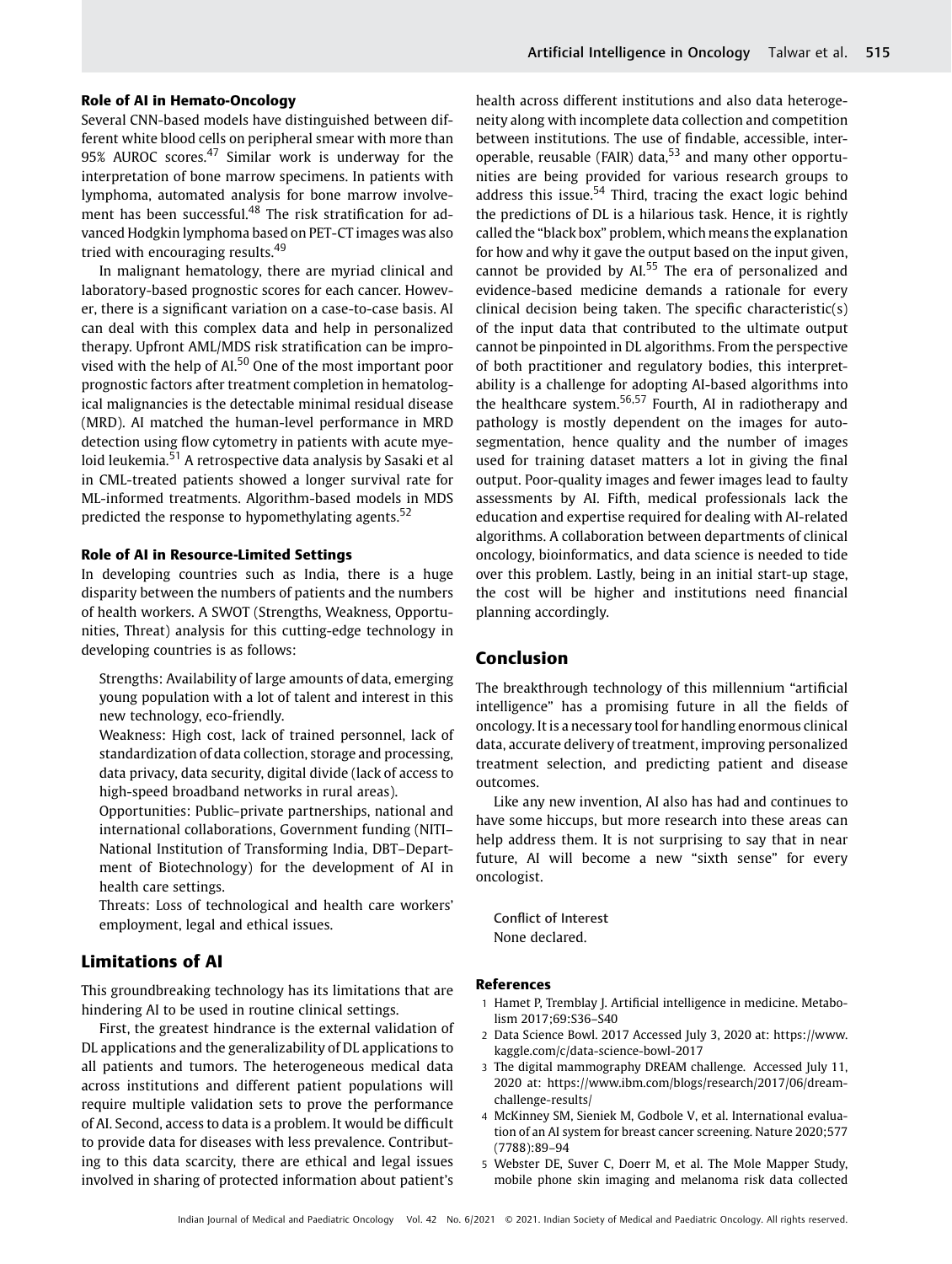using ResearchKit. Sci Data 2017;4:17000[5https://doi.org/](https://doi.org/10.1038/sdata.2017.5) [10.1038/sdata.2017.5](https://doi.org/10.1038/sdata.2017.5)

- 6 Wang P, Xiao X, Brown JRG, et al. Development and validation of a deep-learning algorithm for the detection of polyps during colonoscopy. Nat Biomed Eng 2018;2:741–748
- 7 Miotto R, Li L, Kidd BA, Dudley JT. Deep patient: an unsupervised representation to predict the future of patients from the electronic health records. Sci Rep 2016;6:2609[4https://doi.org/](https://doi.org/10.1038/srep26094) [10.1038/srep26094](https://doi.org/10.1038/srep26094)
- 8 Kann BH, Aneja S, Loganadane GV, et al. Pretreatment identification of head and neck cancer nodal metastasis and extranodal extension using deep learning neural networks. Sci Rep 2018; 8:14036.<https://doi.org/10.1038/s41598-018-32441-y>
- 9 Chang K, Bai HX, Zhou H, et al. Residual convolutional neural network for determination of IDH status in low- and highgrade gliomas from MR imaging. Clin Cancer Res 2018; 24:1073–1081
- 10 Chang P, Grinband J, Weinberg BD, et al. Deep-learning convolutional neural networks accurately classify genetic mutations in gliomas. Am J Neuroradiol 2018;39:1201–1207
- 11 Bibault JE, Giraud P, Durdux C, et al. Deep learning and radiomics predict complete response after neo-adjuvant chemoradiation for locally advanced rectal cancer. Sci Rep 2018;8:12611. Doi: 10.1038/s41598-018-30657-6
- 12 Sun R, Limkin EJ, Vakalopoulou M, et al. A radiomics approach to assess tumour-infiltrating CD8 cells and response to anti-PD-1 or anti-PD-L1 immunotherapy: an imaging biomarker, retrospective multicohort study. Lancet Oncol 2018;19:1180–1191
- 13 Bejnordi BE, Veta M, van Diest PJ, et al. Diagnostic assessment of deep learning algorithms for detection of lymph node metastases in women with breast cancer. JAMA 2017;318:2199–2210
- 14 Arvaniti E, Fricker KS, Moret M, et al. Automated Gleason grading of prostate cancer tissue microarrays via deep learning. Sci Rep 2018;8:12054,<https://doi.org/10.1038/s41598-018-30535-1>
- 15 Coudray N, Ocampo PS, Sakellaropoulos T, et al. Classification and mutation prediction from non–small celllung cancer histopathology images using deep learning. Nat Med 2018;24:1559–1567
- 16 Arabi H, Dowling JA, Burgos N, et al. Comparative study of algorithms for synthetic CT generation from MRI: consequences for MRI-guided radiation planning in the pelvic region. Med Phys 2018;45:5218–5233
- 17 Siversson C, Nordström F, Nilsson T, et al. Technical note: MRI only prostate radiotherapy planning using the statistical decomposition algorithm. Med Phys 2015;42:6090–6097
- 18 Vinod SK, Jameson MG, Min M, Holloway LC. Uncertainties in volume delineation in radiation oncology: a systematic review and recommendations for future studies. Radiother Oncol 2016; 121:169–179
- 19 Hoang Duc AK, Eminowicz G, Mendes R, et al. Validation of clinical acceptability of An atlas-based segmentation algorithm for the delineation of organs at risk in head and neck cancer. Med Phys 2015;42:5027–5034
- 20 Lustberg T, van Soest J, Gooding M, et al. Clinical evaluation of atlas and deep learning based automatic contouring for lung cancer. Radiother Oncol 2018;126(02):312–317
- 21 Men K, Dai J, Li Y. Automatic segmentation of the clinical target volume and organs at risk in the planning CT for rectal cancer using deep dilated convolutional neural networks. Med Phys 2017;44:6377–6389
- 22 Viergever MA, Maintz JBA, Klein S, Murphy K, Staring M, Pluim JPW. A survey of medical image registration - under review. Med Image Anal 2016;33:140–144
- 23 Yang X, Kwitt R, Styner M, Niethammer M. Quicksilver: Fast predictive image registration-a deep learning approach. Neuro-Image 2017 Sep 1;158:378–396
- 24 Miao S, Wang ZJ, Zheng Y, Liao R. Real-time 2D/3D registration via CNN regression. Paper presented at: Biomedical Imaging ISBI 2016 IEEE 13th International Symposium, IEEE 2016:1430–1434
- 25 McIntosh C, Welch M, McNiven A, Jaffray DA, Purdie TG. Fully automated treatment planning for head and neck radiotherapy using a voxel-based dose prediction and dose mimicking method. Phys Med Biol 2017;62:5926–5944
- 26 Kim KH, Lee S, Shim JB, et al. A text-based data mining and toxicity prediction modeling system for a clinical decision support in radiation oncology: a preliminary study. J Korean Phys Soc 2017; 71:231–237
- 27 Kang J, Rancati T, Lee S, et al. Machine learning and radiogenomics: lessons learned and future directions. Front Oncol 2018; 8:228. Doi: 10.3389/fonc.2018.00228
- 28 Ogunmolu OP, Gu X, Jiang S, Gans NR. A real-time, soft robotic patient positioning system for mask-less head-and-neck cancer radiotherapy: an initial investigation. Paper presented at: IEEE International Conference Automation Science Engineering CASE; August 24–28; 2015; Gothenburg, Sweden; 2015:1539–1545
- 29 Ogunmolu OP, Gu X, Jiang S, Gans NR. Vision-based control of a soft robot for maskless head and neck cancer radiotherapy. Paper presented at: IEEE International Conference Automation Science EngIneering CASE; August 21–24; 2016; Fort Worth, United States 2016:180–187
- 30 Park S, Lee SJ, Weiss E, Motai Y. Intra-. and inter-fractional variation prediction of lung tumors using fuzzy deep learning. IEEE J Transl Eng Health Med 2016;4:1–12
- 31 Hanai T, Yatabe Y, Nakayama Y, et al. Prognostic models in patients with non-small-cell lung cancer using artificial neural networks in comparison with logistic regression. Cancer Sci 2003; 94(05):473–477
- 32 Pella A, Cambria R, Riboldi M, et al. Use of machine learning methods for prediction of acute toxicity in organs at risk following prostate radiotherapy. Med Phys 2011;38:2859–2867
- 33 Carrara M, Massari E, Cicchetti A, et al. Development of a ready-touse graphical tool based on artificial neural network classification: application for the prediction of late fecal incontinence after prostate cancer radiation therapy. Int J Radiat Oncol Biol Phys 2018;102(05):1533–1542
- 34 Lee S, Kerns S, Ostrer H, et al. Machine learning on a genome-wide association study to predict late genitourinary toxicity after prostate radiation therapy. Int J Radiat Oncol Biol Phys 2018;101:128–135
- 35 Ibragimov B, Toesca D, Chang D, et al. Development of deep neural network for individualized hepatobiliary toxicity prediction after liver SBRT. Med Phys 2018;45:4763–4774
- 36 Zhen X, Chen J, Zhong Z, et al. Deep convolutional neural network with transfer learning for rectum toxicity prediction in cervical cancer radiotherapy: a feasibility study. Phys Med Biol 2017;62:8246–8263
- 37 Wang J, Cao H, Zhang JZH, Qi Y. Computational protein design with deep learning neural networks. Sci Rep 2018;8:6349. Doi: 10.1038/s41598-018-24760-x
- 38 Zitnik M, Agrawal M, Leskovec J. Modeling polypharmacy side effects with graph convolutional networks. Bioinformatics 2018; 34:i457–i466
- 39 Eulenberg P, Köhler N, Blasi T, et al. Reconstructing cell cycle and disease progression using deep learning. Nat Commun 2017; 8:463. Doi: 10.1038/s41467-017-00623-3
- 40 Buggenthin F, Buettner F, Hoppe PS, et al. Prospective identification of hematopoietic lineage choice by deep learning. Nat Methods 2017;14:403–406
- 41 Artemov AV, Putin E, Vanhaelen Q, et al. Integrated deep learned transcriptomic and structure- based predictor of clinical trials outcomes. Accessed December 29, 2016. at: [https://www.biorxiv.](https://www.biorxiv.org/content/10.1101/095653v2) [org/content/10.1101/095653v2](https://www.biorxiv.org/content/10.1101/095653v2)
- 42 Menden MP, Iorio F, Garnett M, et al. Machine learning prediction of cancer cell sensitivity to drugs based on genomic and chemical properties. PLoS One 2013;8:e61318. Doi: 10.1371/ journal.pone.0061318
- 43 Han Y, Kim D. Deep convolutional neural networks for panspecific peptide-MHC class I binding prediction. BMC Bioinformatics 2017;18:585<https://doi.org/10.1186/s12859-017-1997-x>